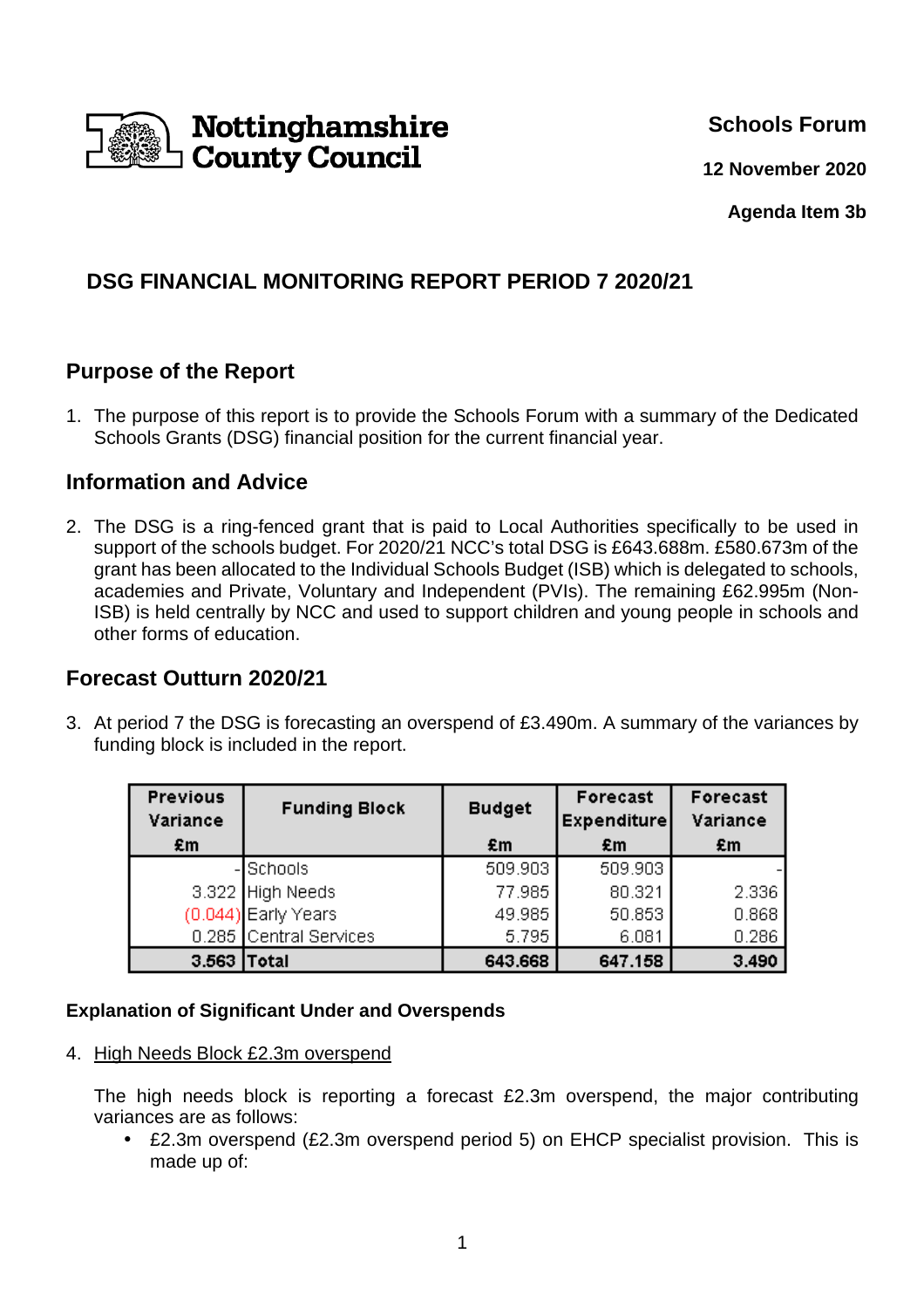- £1.9m for EHCP specialist provision and is based on numbers currently on roll and projected net growth of 5 per month. The lack of special school places is having an impact with 50 new starters in September 2020 and 30 CYP with a pending start date, which is the highest ever September intake. There is a risk that the overspend will increase in future months due to the same reason.

- £0.4m (£0.5m period 5) overspend for Looked After Children (LAC) Specialist Provision which relates to LAC residing and educated in other local authority areas. There are currently 39 LAC being funded compared to 21 last year.

- £0.6m (£0.9m period 5) overspend on Post 16 EHCP Further Education. All but 2 post 16 establishments have submitted their figures for 2020/21 September intake, an estimate based on last year's expenditure for these has been used. There is a risk that the overspend on this budget will increase further when these are submitted.
- £0.2m overspend due to an adjustment to the import/export numbers for pupils educated in other local authority areas.
- £0.2m underspend due to delays in establishing the special school hubs, which have been further exacerbated by the impact of Covid-19.
- £0.5m underspend on therapies within the Special School Equipment budget which was newly created in 2020/21 and is not forecast to be spent.

| Period 5<br>Forecast<br>variance | Change | <b>Service</b>                                                                   | <b>Budget</b><br><b>Allocation</b><br>2020/21 | <b>Forecast</b><br><b>Expenditure</b><br>2020/21 | Variance<br>2020/21 |
|----------------------------------|--------|----------------------------------------------------------------------------------|-----------------------------------------------|--------------------------------------------------|---------------------|
| £000                             | £000   |                                                                                  | £000                                          | £000                                             | £000                |
| 8                                |        | Special School Budgets (Including Academy place funding lpaid directly by ESFA). | 26,629                                        | 26,637                                           | 8                   |
|                                  |        | (500) Special School Equipment                                                   | 823                                           | 323                                              | (500)               |
| (117)                            |        | (58) Special School Hub                                                          | 235                                           | 60                                               | (175)               |
|                                  |        | - Place Funding for AP, CCP and FE providers                                     | 1,190                                         | 1,190                                            |                     |
| 117                              |        | (117) Mainstream Enhanced Provision                                              | 441                                           | 441                                              |                     |
| (71)                             |        | (55) Inclusion Services                                                          | 3,546                                         | 3,420                                            | (126)               |
|                                  |        | - Devolved Partnership Funding                                                   | 4,979                                         | 4,979                                            |                     |
|                                  |        | - Partnership Team                                                               | 731                                           | 731                                              |                     |
|                                  |        | - SEN Home to School Transport                                                   | 1,764                                         | 1,764                                            |                     |
| 900                              |        | (300) Post 16 High Needs (outside of special schools and academies)              | 5,100                                         | 5,700                                            | 600                 |
| 2,276                            |        | 17 Independent Non Maintained Schools and Alternative Provision (EHC Plan)       | 13,301                                        | 15,594                                           | 2,293               |
| 5                                |        | 11 Independent Non Maintained Schools and Alternative Provision (Non EHC Plan)   | 1,183                                         | 1,199                                            | 16                  |
|                                  |        | Targetted HLN                                                                    | 6,104                                         | 6,104                                            |                     |
|                                  |        | - Additional family needs                                                        | 8,555                                         | 8,555                                            |                     |
|                                  |        | - Family Network Funding                                                         | 1,306                                         | ,306                                             |                     |
| (6)                              |        | 16 Health Related Education Team, Physical Disability unit and Residential       | ,421                                          | 1,431                                            | 10                  |
|                                  |        | SEND Divisional Costs                                                            | 887                                           | 887                                              |                     |
| 210                              |        | - Import/Export Adjustment                                                       | (210)                                         |                                                  | 210                 |
| 3,322                            |        | (986) Total                                                                      | 77,985                                        | 80,321                                           | 2,336               |

• £0.1m underspend in the Inclusion Service mainly due to vacant posts.

### 5. Early Years Block £0.868m overspend **(see Appendix A)**

The Early Years Block (EYB) is reporting a £0.868m overspend largely due to the approach taken to fund places in line with government guidance during Covid-19 which has resulted in more places being funded than in the previous financial year. This has been exacerbated by the payment of the temporary 10p per hour increase. There has also been an announced change to way the grant funding for the EYB is to be calculated although this is not the final position.

The basis of the EYB funding has changed from being 5/12<sup>ths</sup> of January 2020 census data and the remaining 7 months on the January 2021 (estimated) to be the following:-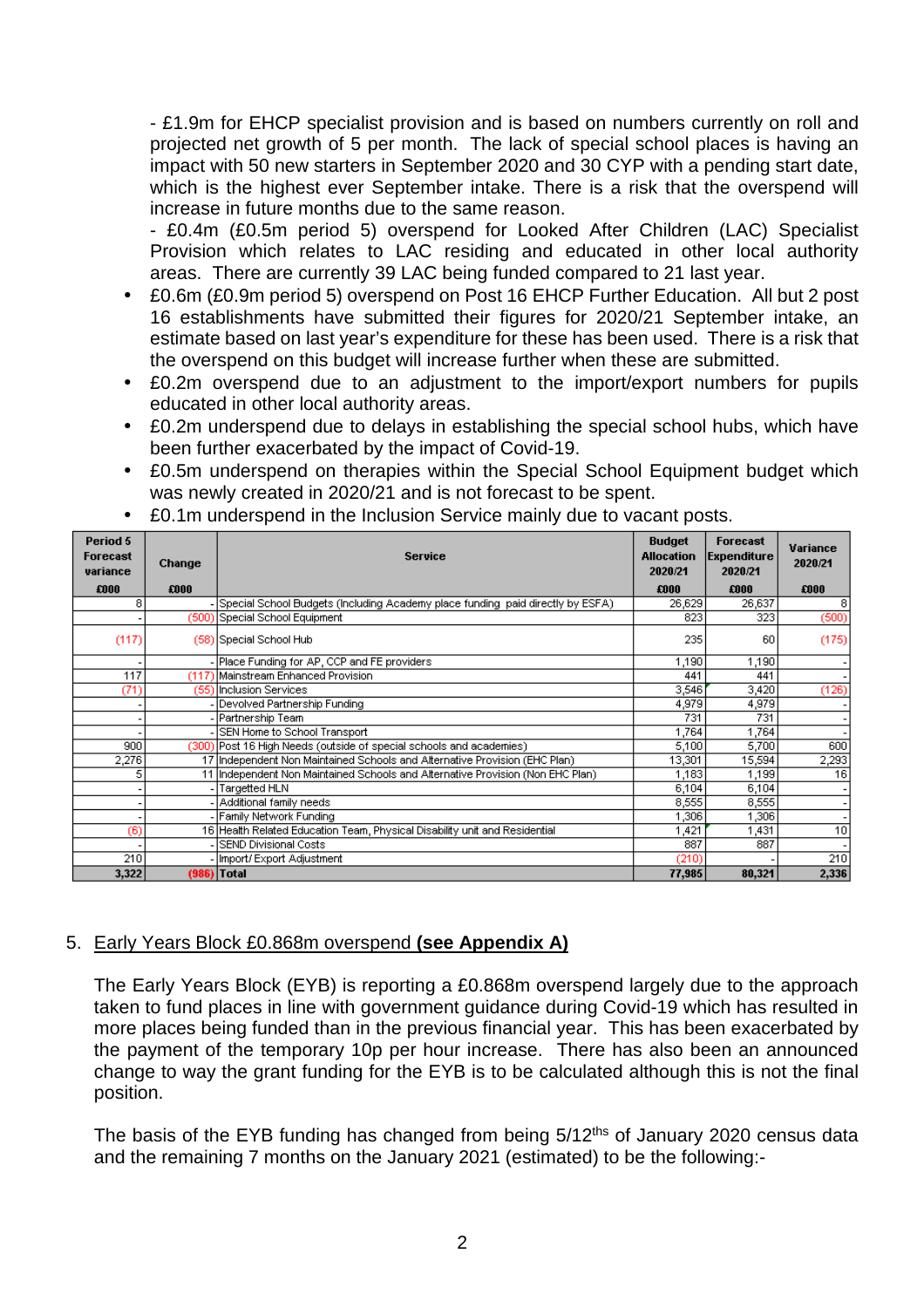#### Funding = 9/12 Jan 2020 + 3/12 Jan 2021

The approach to be taken to the Spring 2021 term is still under review but the current government guidance is that the grant funding and payment for places is to be based on actual take up. This adds further uncertainty to the forecast as it is currently based upon the Spring **2020** numbers. This will continue to be closely monitored as any change in guidance could have a significant impact on the final year-end position.

The previous report highlighted an issue with the final 2019-20 EYB funding allocation because it was less than anticipated for that year. This has been queried with the Education Skills Funding Agency and it was caused by a recording issue on the January 2020 census. The ESFA are not prepared to make any allowance for this and therefore the 2019/20 funding has been reduced by £0.296m.

#### 6. Central School Services Block £0.3m overspend

This was previously reported to Schools forum in September 2020 and the report outlines the circumstances for this overspend and the proposal for it to be met from the Non ISB reserve for 2020/21and the action to be taken to address it for 2021/22 and beyond.

#### **Use of the Schools (Non-ISB) Reserve**

- 7. The accumulated Schools (Non-ISB) Reserve was £5.709m at the beginning of 2020/21.
- 8. At the June Schools Forum meeting it was agreed to carry forward of £0.686m of underspends from 2019/20 to support services in 2020/21. In addition, a £0.026m carry forward for the Early Years Inclusion Fund to provide 2 free Early Years SEND conferences, was also agreed by the forum in February.
- 9. The £0.296m adjustment for the final early years funding allocation for 2019/20 as mentioned in the EYB section has now been accounted for.
- 10. Nottinghamshire's funding for the Central School Services Budget has been calculated incorrectly for 2018/19 and 2019/20 resulting in an overpayment of £241,082. This was due to the treatment of the Copyright Licence as part of the historic spend which was incorrect. This will be recovered by the ESFA during 2020/21 and will need to be met from the Non-ISB reserve.
- 11. Based on the net effect of the in-year variances detailed in this report, there is currently a forecast deficit of £0.048m on the general element of the reserve at 31 March 2021. The earmarked growth funding of £2.936m offsets this deficit meaning that the overall DSG position is a net surplus reserve of £2.888m. A recovery plan will be needed to address the deficit which should include establishing a reasonable level for the reserve in this and future years acknowledging that there is limited opportunities to add to it.